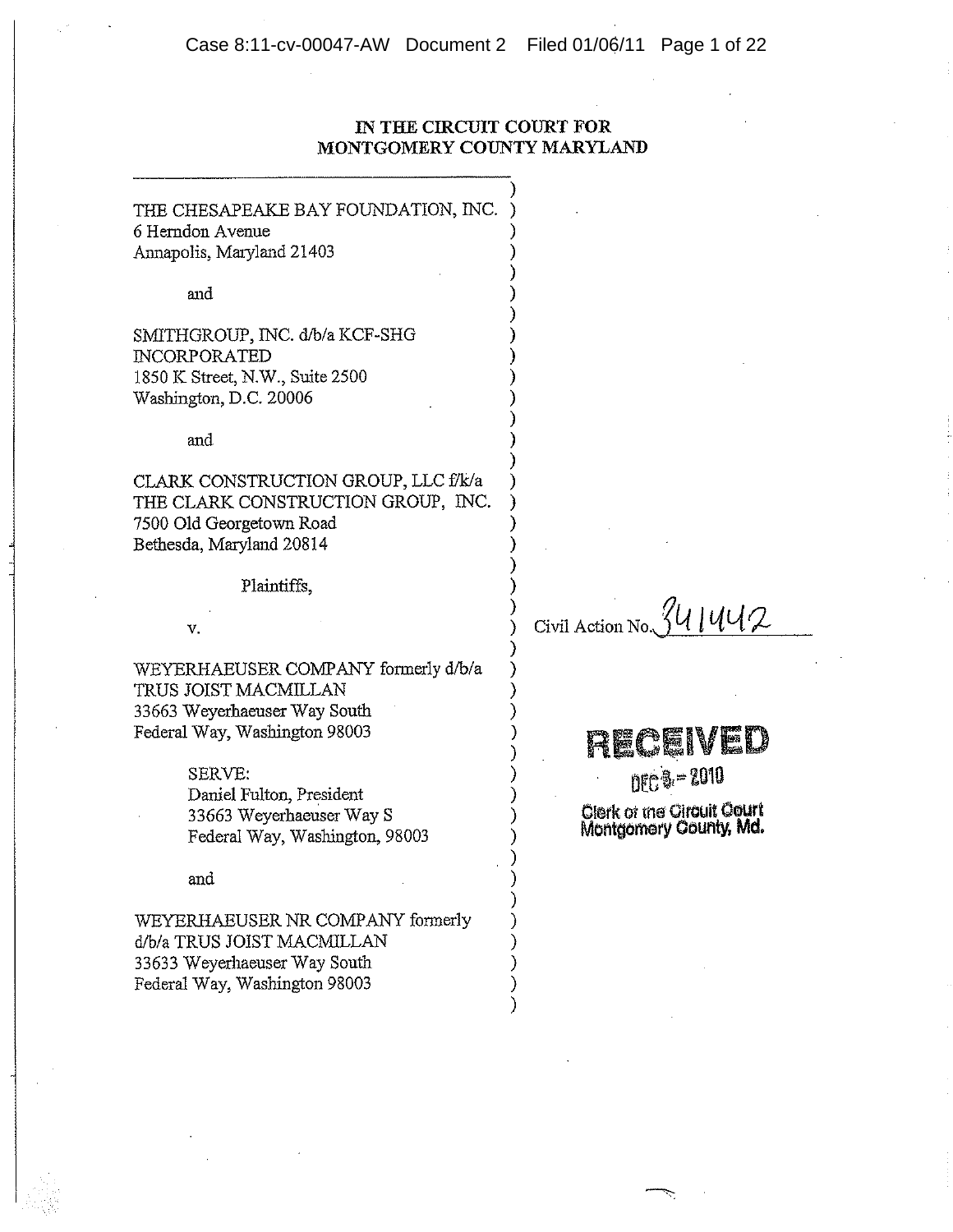SERVE: Daniel Fulton, President 33633 Weyerhaeuser Way S Federal Way, Washington, 98003

Defendants.

### **COMPLAINT**

Plaintiffs, The Chesapeake Bay Foundation, Inc. ("CBF"), SmithGroup, Inc. d/b/a KCF-SHG Incorporated ("SmithGroup"), and Clark Construction Group, LLC f/k/a The Clark Construction Group, Inc. ("Clark") (collectively "Plaintiffs"), respectfully submit this Complaint and for their causes of action state as follows:

#### Parties

1. Plaintiff CBF is a non-stock, non-profit corporation whose stated mission it is to save the Chesapeake Bay. CBF is organized under the laws of the State of Maryland, with its principal place of business in Annapolis, Maryland.

 $\overline{2}$ . Plaintiff SmithGroup is an architectural and engineering services corporation, organized under the laws of the State of Michigan, with its principal place of business in Detroit, Michigan.

3. Plaintiff Clark provides general contracting services and is organized as a limited liability company under the laws of the State of Maryland, with its principal place of business in Bethesda, Maryland.

Defendant Weyerhaeuser Company formerly d/b/a Trus Joist MacMillan is a  $\overline{4}$ . publicly-traded integrated forest products company with reported 2010 third-quarter net earnings of \$1.116 billion. Upon information and belief, Weyerhaeuser Company is a corporation

 $\sqrt{2}$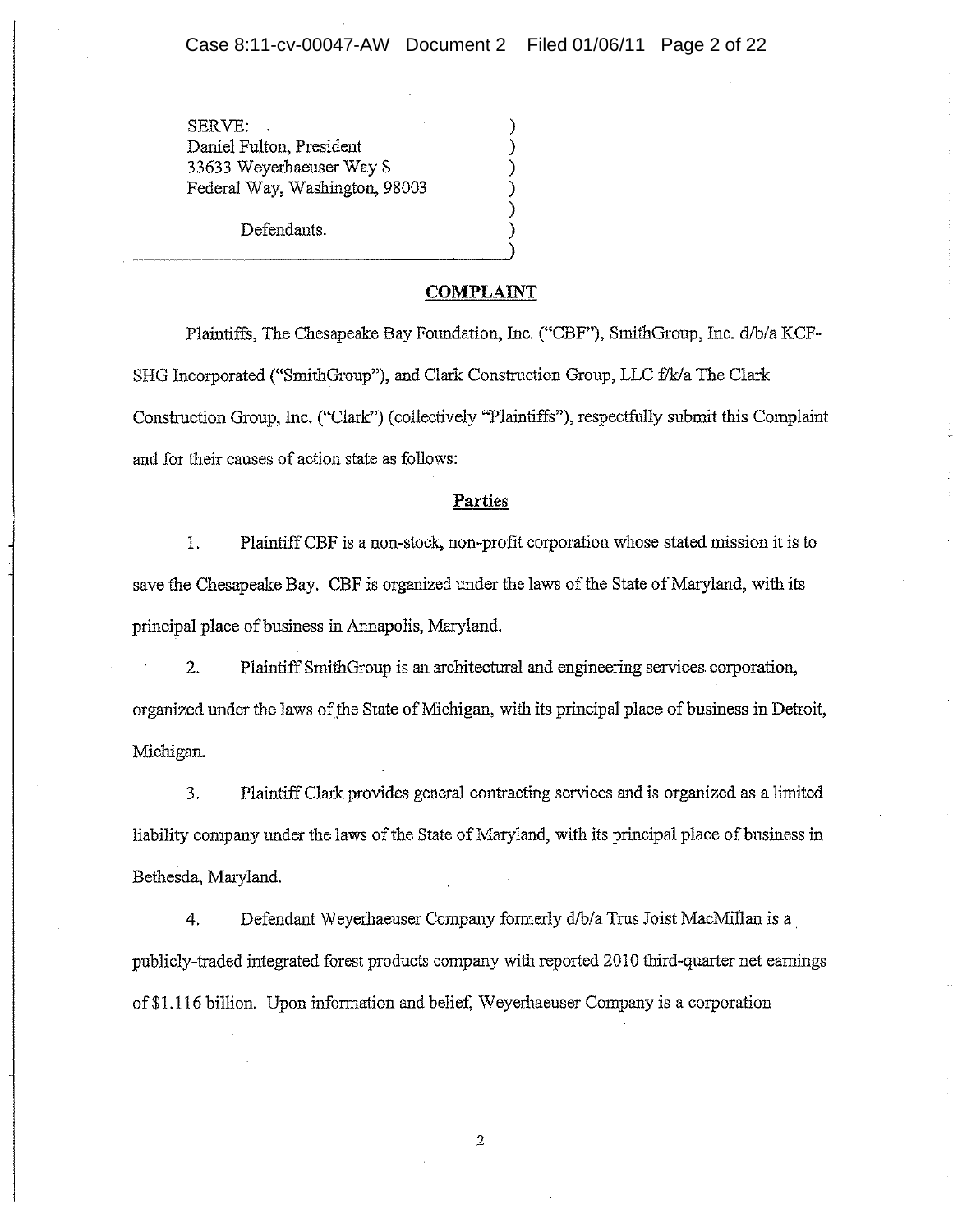organized and existing under the laws of the State of Washington with its principal place of business in Federal Way, Washington.

Defendant Weyerhaeuser NR Company formerly d/b/a Trus Joist MacMillan is, 5. upon information and belief, a wholly owned subsidiary of Weyerhaeuser Company and is incorporated under the laws of the State of Washington with its principal place of business in Federal Way, Washington. Upon information and belief, Weyerhaeuser NR Company is the successor in interest to Weyerhaeuser Company's manufacturing operations with respect to the building products that are the subject of this lawsuit (Weyerhaeuser Company and Weyerhaeuser NR Company are collectively referred to as "Weyerhaeuser" in this Complaint).

#### **Statement Regarding Jurisdiction and Venue**

6. Among other reasons, the exercise of personal jurisdiction over Weyerhaeuser is appropriate, pursuant to Md Code Ann. § 1-501, because this suit arises from business done and goods supplied by Weyerhaeuser in the State of Maryland and because Weyerhaeuser regularly conducts business in the State of Maryland.

7. Among other reasons, venue in this Circuit Court is appropriate, pursuant to Md. Code Ann. § 6-202, as the Defendants are not residents of this State and at least one Plaintiff is a resident of Montgomery County.

#### **Factual Background**

8. This lawsuit concerns the supply by Weyerhaeuser of defective, inferior, and or unsuitable building products for a construction project in Annapolis, Maryland known as the Phillip Merrill Environmental Center.

9. CBF entered into a contract with Clark dated September 27, 1999 (the "Contract") pursuant to which Clark agreed to serve as the general contractor for the construction of CBF's

 $\overline{3}$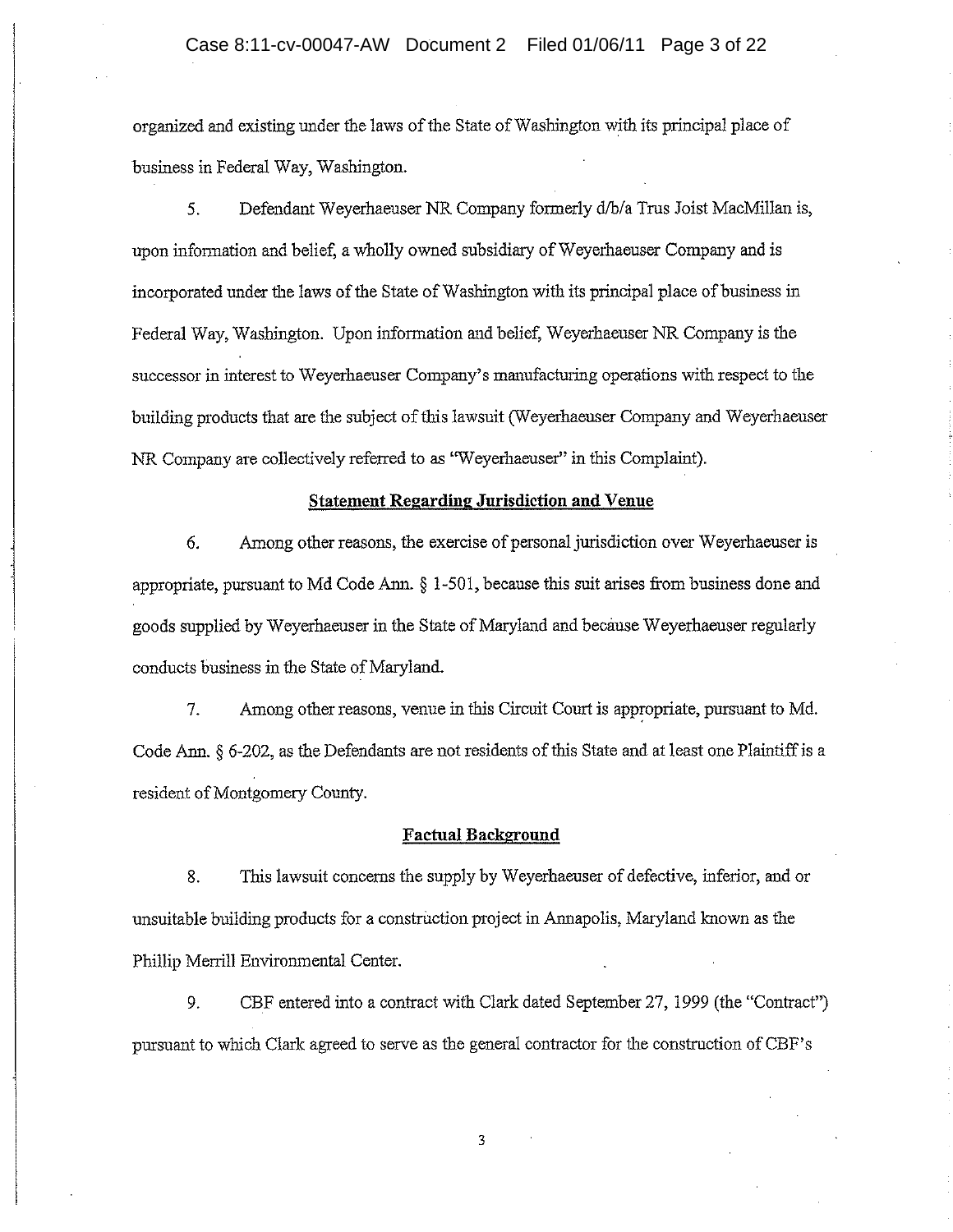### Case 8:11-cv-00047-AW Document 2 Filed 01/06/11 Page 4 of 22

new headquarters building (the 'Project''). A true and correct copy of the CBF/Clark Contract is appended at Exhibit A. CBF intended to use the Project as its new headquarters.

By a separate agreement dated August 6, 1998, CBF contracted with SmithGroup  $10.$ for the Project's architectural design. A true and correct copy of the CBF/SmithGroup Contract is appended at Exhibit B.

The Project design contemplated the use of recycled and environmentally-friendly 11. construction products, consistent with CBF's mission. And, to that end, SmithGroup designed a building meant to support and achieve a sustainable relationship with the Chesapeake Bay. A significant portion of the design of the Project's structure, including the roof truss system and various columns and beams, consisted of glue-laminated wood members. Per the Project design, some of these glue-laminated members were completely exposed to the weather, particularly the glue-laminated wood members that comprise the south-facing structural wall system. The Project site, and the south-facing structural wall, is no more than 35 yards from the shore of the Chesapeake Bay.

Clark contracted with Weyerhaeuser through a purchase order dated March 3, 12. 2000, for the supply of the glue-laminated structural wood members (the "Purchase Order"). A true and correct copy of the Clark/Weyerhaeuser Purchase Order is appended at Exhibit C.<sup>1</sup>

The materials to be supplied under the Purchase Order were based on the design 13. documents identified in Exhibit F to the Purchase Order (the "Contract Documents"). These Contract Documents include certain architectural and structural drawings as well as certain specification sections addressing the glue-laminated wood and the preservative treatment for the glue-laminated wood products.

The Purchase Order was between Clark and Trus Joist MacMillan. At the time the Purchase Order was executed, Trus Joist MacMillan was a division of Weyerhaeuser.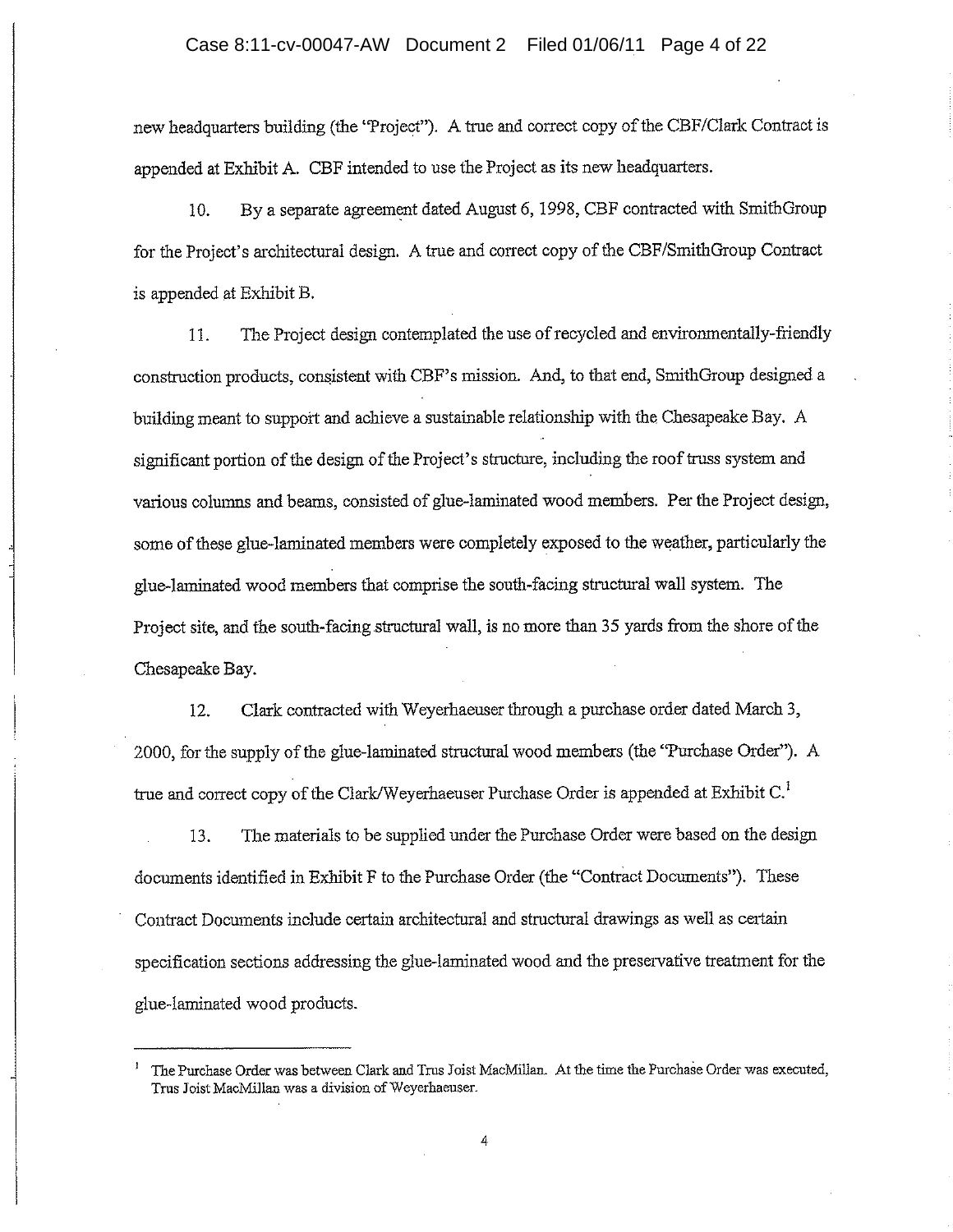Notably, the Purchase Order required Weyerhaeuser to adhere to the requirements 14.

of the Contract Documents:

[Weverhaeuser] shall not be relieved of responsibility for deviations from requirements of the Contract Documents by the Architect's approval of shop drawings, product data, samples or similar submittals unless [Weyerhaeuser] has specifically informed the Architect in writing of such deviation at the time of submittal and the Architect has given written approval of the specific deviation. [Weyerhaeuser] shall not be relieved of responsibility for errors or omissions in shop drawings, product data, samples or similar submittals by the Architect's approval thereof.

Further, Weverhaeuser agreed to the following indemnity provision in the 15.

Purchase Order:

[Weyerhaeuser] shall indemnify and hold harmless [Clark] from and against claims, damages, losses and expenses, including but not limited to attorney's fees, arising out of or resulting from [Weyerhaeuser's] performance under this Order, provided that such claims, damages, losses or expenses are attributable to ... injury to or destruction of tangible property including loss of use resulting therefrom but only to the extent caused in whole or in part by the negligent acts or omissions of [Weyerhaeuser]....

16. The Contract Documents allowed as an acceptable alternate to the glue-laminated

wood members a product known as "Parallel Strand Lumber (PSL)" or Parallams. Parallams are fabricated by using wood waste materials, generally 2-foot to 8-foot long wood veneer strands from second growth trees. The individual wood strands are bonded together under pressure by a high-strength adhesive. The finished product is then cut (milled) to the desired dimensions.

The Contract Documents also provided the specifications for the wood 17. preservative to be applied to the glue-laminated wood members. The applicable specification section provides: "Equivalent to ACQ Preserve by Chemical Specialties, Inc., Charlotte, NC."  $ACO<sup>2</sup>$  Preserve is a water-based wood preservative. The Contract Documents also required that

<sup>&</sup>lt;sup>2</sup> ACO is an acronym for "Ammoniacal Copper Quaternary."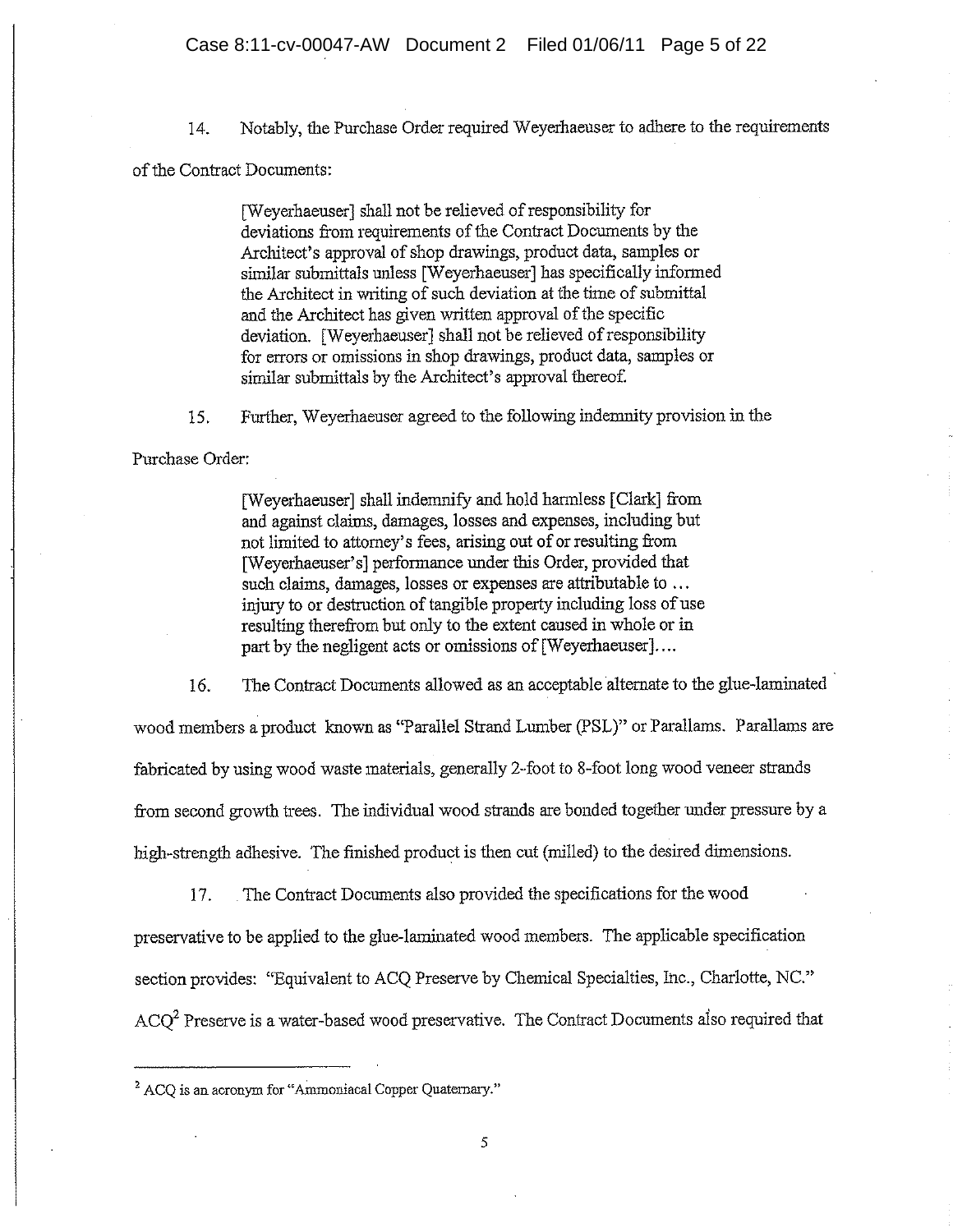the pressure preservative treatment was to be applied in compliance with the standards of the American Wood Preservers Association ("AWPA"), and that a specified retention level was to be achieved.

Weyerhaeuser was provided all materials included as Contract Documents, and 18. upon information and belief, Weyerhaeuser reviewed and was familiar with the Contract Documents at the time it entered into the Purchase Order.

Despite the specification reference to ACQ Preserve, Clark understood glue-19. laminated members could be treated with a mineral-based preservative with the Architect's approval: "Glue laminate suppliers have used a mineral based product for the pressure preservative treatment in lieu of a water borne product. Pending approval by the Architect."

In fact, the Purchase Order provided that the Parallams would be treated with 20. PolyClear 2000, a mineral-based preservative.

Initially, CBF and/or SmithGroup had concern as to the chemical make-up of 21. PolyClear 2000. To promote the objectives behind the sustainable design, CBF did not desire a wood product that contained chromium or arsenic that could leach into the groundwater or the Chesapeake Bay.

22. On October 11, 1999, Weyerhaeuser forwarded product data from the PolyClear 2000 manufacturer, which assured that neither chromium nor arsenic were present in PolyClear 2000.

23. The PolyClear 2000 product data also notes that it "provides protection for wood intended to be used in interior applications, or weather-protected, exterior above-ground applications" and that "If this product is specified to be used for exterior applications, it must be protected from the weather with a water resistant coating."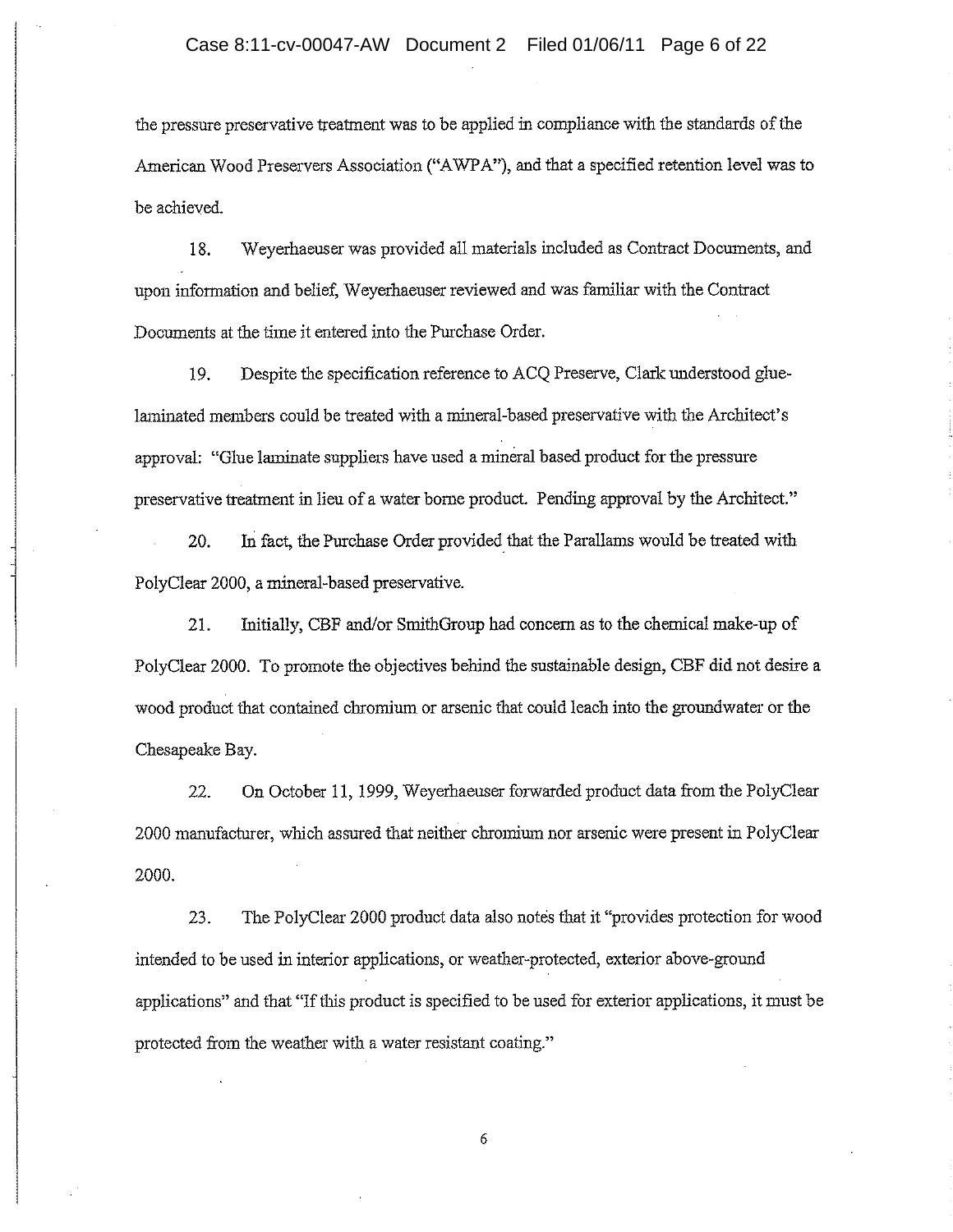Although reassured that PolyClear 2000 posed little threat of toxicity, 24. SmithGroup spoke directly with representatives of Weyerhaeuser regarding the suitability of Polyclear 2000 given that certain of the Parallams contemplated in the Project design would be exposed to the elements as shown in the design documents for the Project.

25. It was SmithGroup's understanding, based on representations made by Weyerhaeuser, that PolyClear 2000 treated Parallams would be suitable for the exposed applications at the Project so long as the members were treated with Cetol subsequent to installation.

26. Several months later, Weyerhaeuser submitted detailed shop drawings for the Parallams it intended to manufacture and supply for the Project. Weyerhaeuser's shop drawings were prepared from the design shown on the Contract Documents, which clearly represented that certain Parallams would be completely weather-exposed.

27. After review, on or about February 4, 2000, SmithGroup returned the shop drawings to Clark and, in turn, Weyerhaeuser. A SmithGroup note on the second page of the shop drawings requested the submission of the wood preservative product data for approval.

28. Upon information and belief, although Weyerhaeuser had supplied product data in the fall of 1999, it never submitted product data for approval in response to SmithGroup's comment on the returned shop drawings. Indeed, Weyerhaeuser never obtained approval from SmithGroup (or CBF or Clark) to deviate from the Contract Documents to use PolyClear 2000 in lieu of the specified water-based preservative.

Weyerhaeuser delivered the Parallams to the Project between May and December 29. 2000.

 $\tau$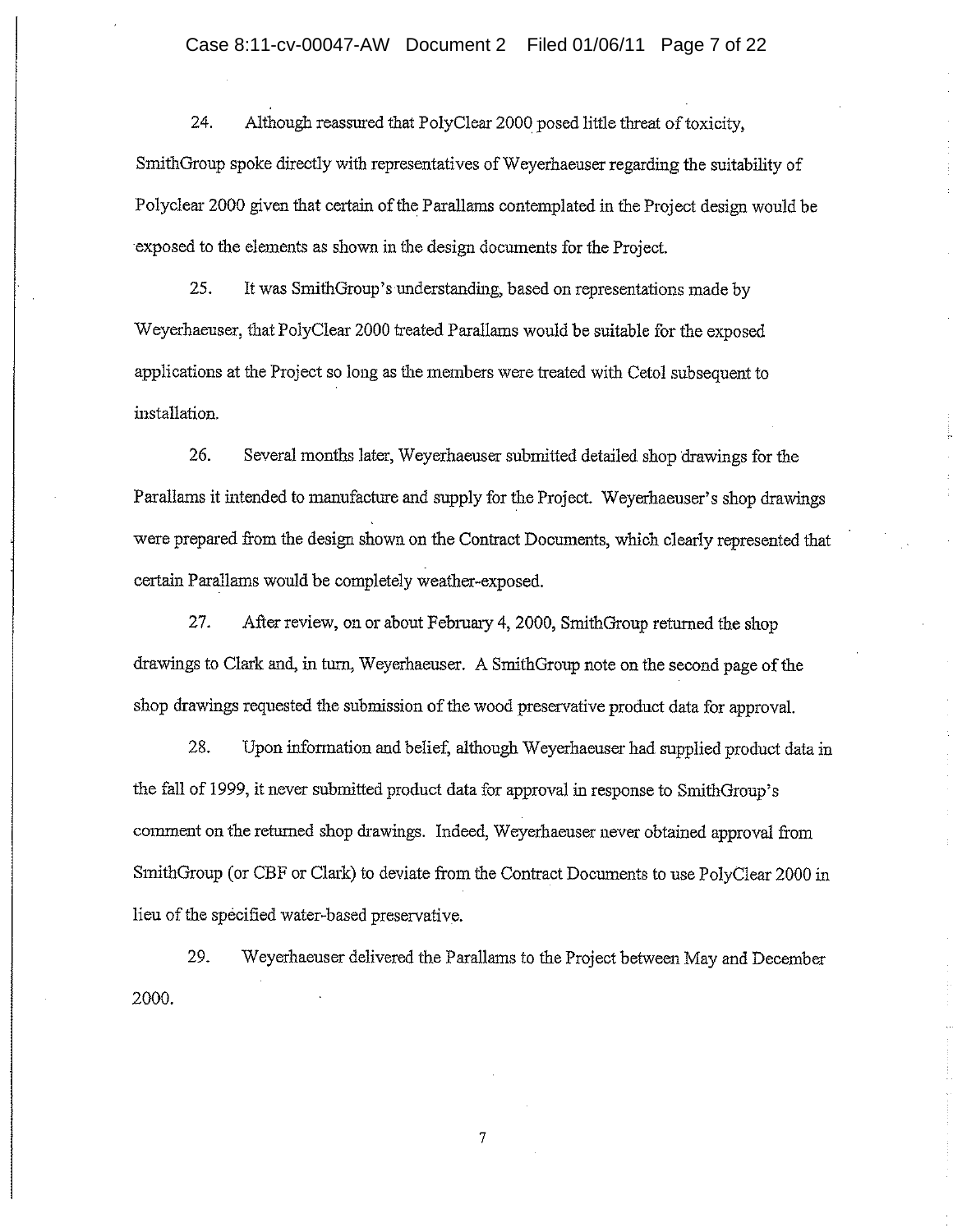30. The construction of the Project was substantially complete by December 7, 2000, at the time of the final fire inspection.

31. After completion of the Project, CBF followed the maintenance program called for by the PolyClear 2000 manufacturer, which required the application of Cetol 1 and Cetol 23.

32. Shortly after substantial completion, water intrusion was identified at various portions of the Project.

33. A May 2001 initial report prepared by a consultant hired by Clark (Wiss, Janney, Elstner Associates, Inc. ("WJE")), discussed the likely cause of the observed leaks and offered solutions. The report includes a brief discussion of the structural Parallams and the consultant's suggestion that irregularities in the exposed Parallam surfaces make them inherently difficult to seal and that some Parallam members did not appear to have been pressure-treated. It was noted that these concerns could result in an "accelerated rate of deterioration of the exposed wood elements at the building facades."

34. Any concerns regarding the observations of WJE in May 2001 were allayed by Weyerhaeuser's delivery in September 2001 of certifications assuring Clark, SmithGroup and CBF that all of the Parallam members had been treated. These treatment certificates state that the Parallam members were treated with PolyClear 2000.

35. The various building envelope water leak issues continued and both Clark and SmithGroup remained engaged to resolve the problems.

36. In May 2002, Clark engaged another consultant, Vaughn Woodwork Consultants ("Vaughn"), to assess the water leakage conditions at locations where Parallam members penetrated the building envelope.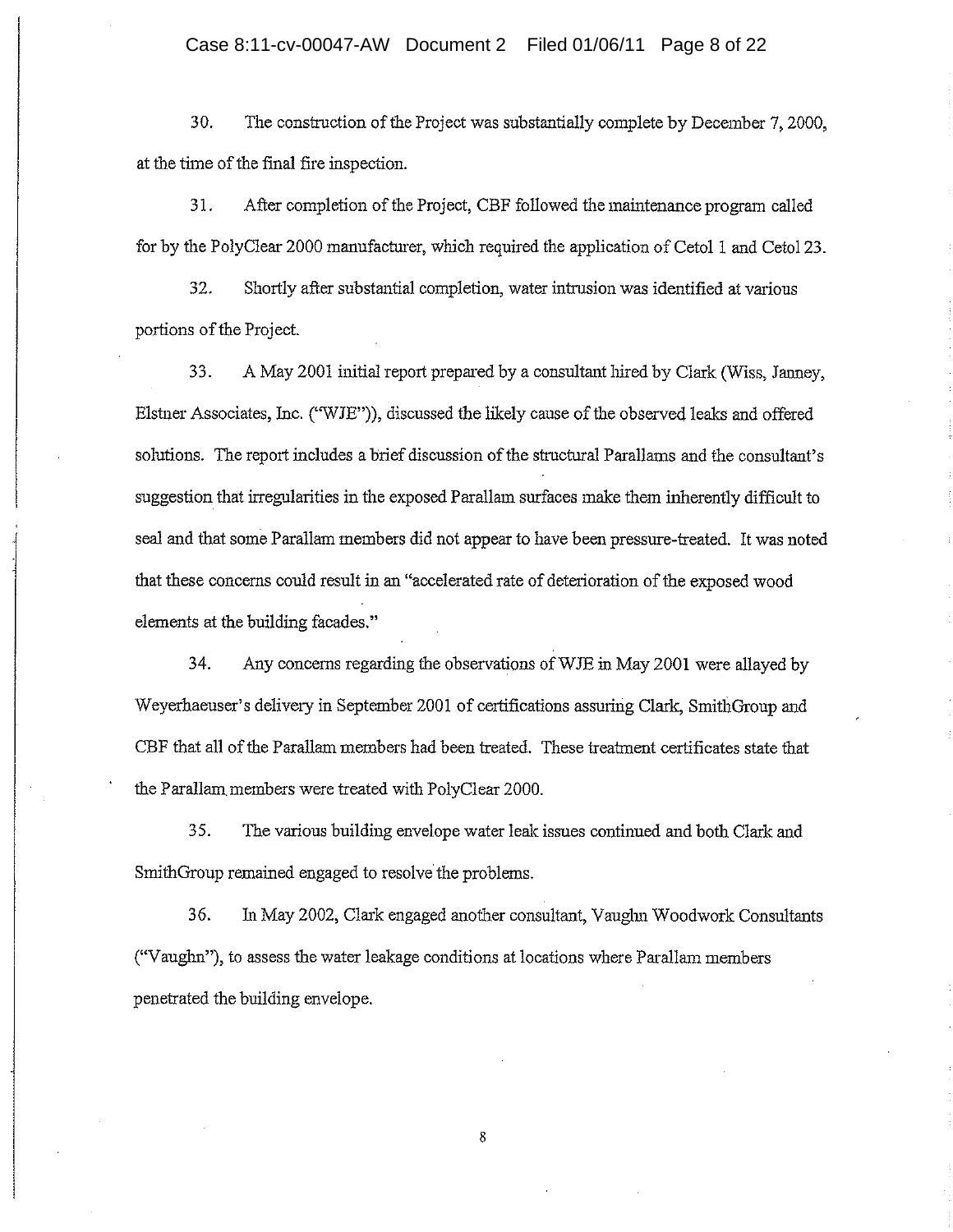## Case 8:11-cv-00047-AW Document 2 Filed 01/06/11 Page 9 of 22

37. Vaughn issued a preliminary assessment that noted that the pressure-treatment and subsequent 3-coat finish preservative "has failed to keep the wood protected." The Vaughn report, to remedy the problem, offered solutions to arrest the Parallam movement and thereby abate the water intrusion problem.

38. Beginning in 2002 and continuing on into 2003, representatives of CBF, Clark, SmithGroup, and Weyerhaeuser attended meetings at the Project site and participated in discussions to prevent the cracking, splitting, and movement of the Parallam members. In May 2003. Weyerhaeuser agreed to provide a product that was not commercially available to seal the exposed Parallams, prevent future water or moisture intrusion into the Parallams, and halt the checking, splitting, and Parallam movement that had allowed water to penetrate the building envelope.

During 2003, various modifications were made to prevent the intrusion of water 39. through the building envelope, including sealing certain Parallam members with the product provided by Weyerhaeuser. These remedial measures resolved the leakage through the building envelope. From 2003 forward, CBF inspected the Project at regular intervals to assess its condition and also performed the required application of Cetol to the Parallams.

40. On July 10, 2009, CBF performed an annual inspection of the Project. It observed deterioration of weather-exposed Parallams at the Project. Indeed, CBF noted: "rot was too widespread to pinpoint in upper (top Sunshades) extensive repair or replacement may be required."

Prior to this date, CBF had never identified rot or deterioration in the Parallam 41. beams in any of the previous annual inspections it conducted. Upon discovery of the deterioration, CBF immediately notified Clark, SmithGroup, and Weyerhaeuser of the problem.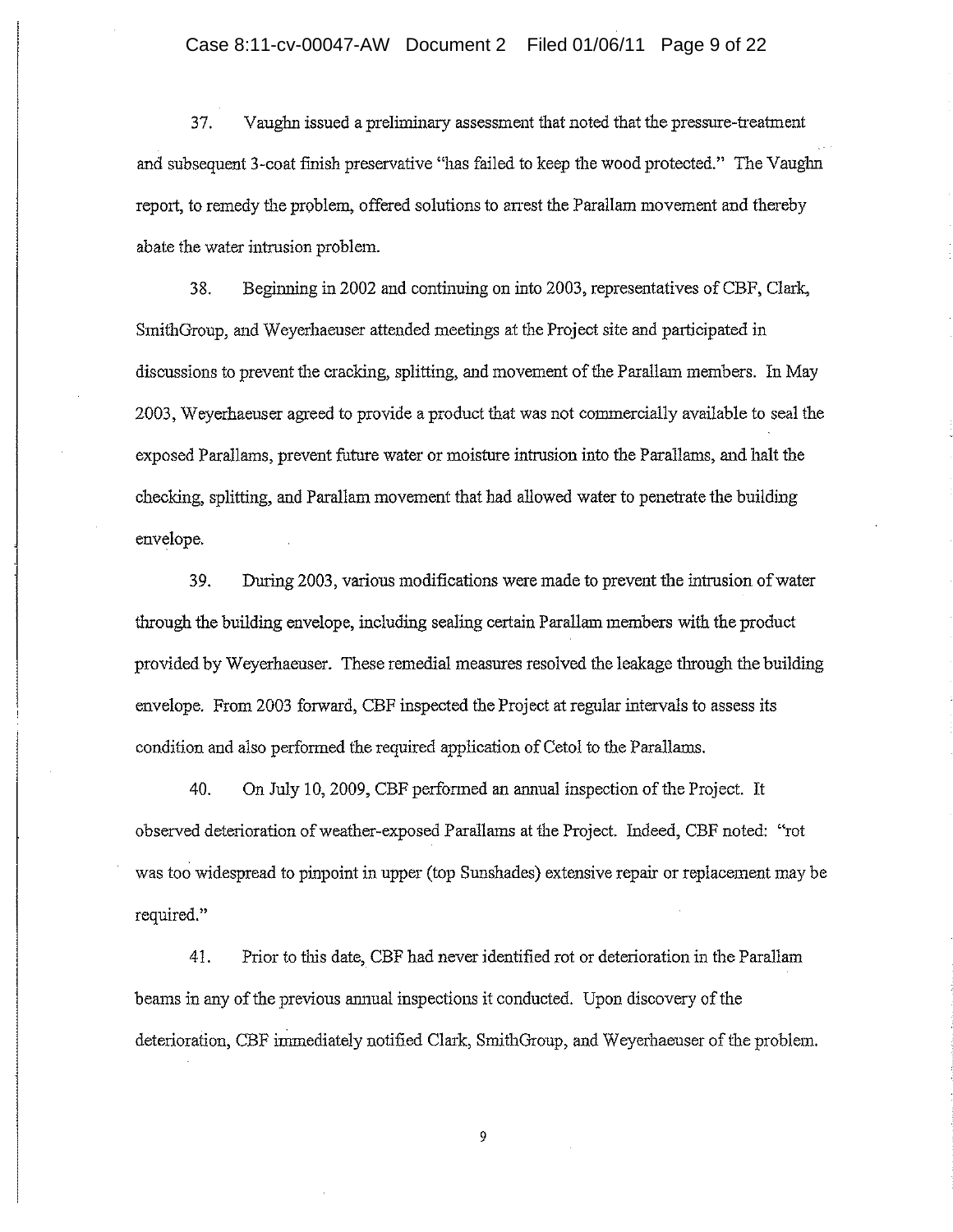CBF's observations prompted a meeting attended by all parties, including 42. Weyerhaeuser, on September 11, 2009. Among other things the parties agreed that a structural analysis was necessary to evaluate the condition of the Parallams and to determine if the deteriorating Parallams jeopardized the structural integrity of the building. The Structures Group, Inc. ("TSG") was engaged by CBF to evaluate the situation.

An initial report by TSG, dated September 30, 2009, assessed the status of the 43. Parallam roof trusses and concluded that the design was adequate to support the current building load, assuming the Parallams had not been weakened by deterioration. However, TSG noted one observation of a deteriorating Parallam roof truss member that required immediate replacement.

TSG issued a second and more comprehensive report on November 14, 2009, 44. which noted widespread Parallam deterioration. TSG recommended replacement of all exposed Parallams in the Project. Significantly, TSG provided the results of laboratory testing of Parallam samples that demonstrated that the Parallams had not been treated to the levels prescribed by the Contract Documents or else the preservative had deteriorated because it was unsuitable for the application. Indeed, the testing revealed that the retention of wood preservative was either "below detection levels" or "significantly below the intended retention level." TSG concluded that the "distress exhibited in the exposed exterior [Parallam] members of the structure is the result of the deficiencies in the means and methods of the manufacture and construction of the elements." As well, TSG noted that since 2001 the parties had only been concerned with the failure of the building envelope to prevent water intrusion; no evidence could be found that any party observed or understood "the potential harmful effect of elevated moisture content within the Parallam[s]...."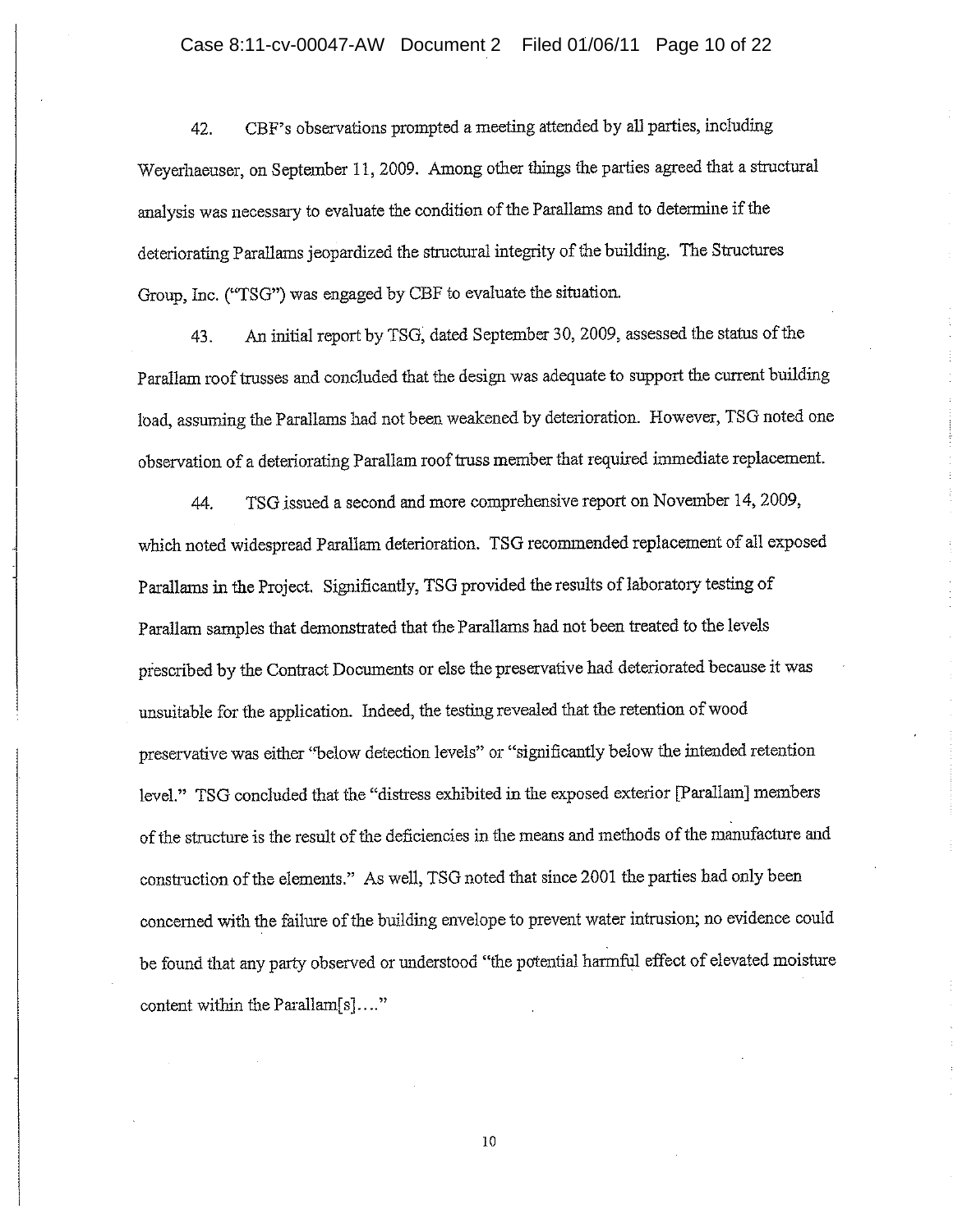In August 2010, Weyerhaeuser retained the services of Timber Products 45. Inspection ("TPI") to perform an analysis to determine the presence of the pressure-treatment chemical (IPBC) present in the Parallam members at the Project. The tested samples indicated retention levels between 5% and 74% of what was required, suggesting the Parallams were not uniformly treated by Weyerhaeuser or else had been treated with an inappropriate preservative, thereby providing an explanation for the rot and deterioration being experienced by the members throughout the structure.

Separately, a consultant to CBF's insurance carrier determined in August 2010, 46. that the Parallams had not been adequately treated with wood preservative or else had been treated with an unsuitable preservative for the application. The Consultant, EFI Global, concluded that the retention level of wood preservative was lower than that prescribed, suggesting that Weyerhaeuser provided Parallams that had not been adequately treated prior to delivery and installation at the Project.

47. The rot or deterioration of the Parallams is understood by all parties as compromising the structural integrity of the building.

CBF made demand on Clark and SmithGroup to resolve the problem, including 48. removal and replacement of all exposed Parallam members and reimbursement for all of CBF's lost revenue during the repair period when the Project will be unable to be used to host revenueproducing functions. Clark, in turn, made a demand that Weyerhaeuser honor its Purchase Order and indemnify Clark from all costs and damages associated with the deteriorating Parallams.

CBF, SmithGroup, Clark and Weyerhaeuser participated in negotiations in the 49. summer and fall of 2010, aimed at finding an amicable resolution. Eventually, CBF, SmithGroup, and Clark reached an agreement to remediate the Project and to pursue through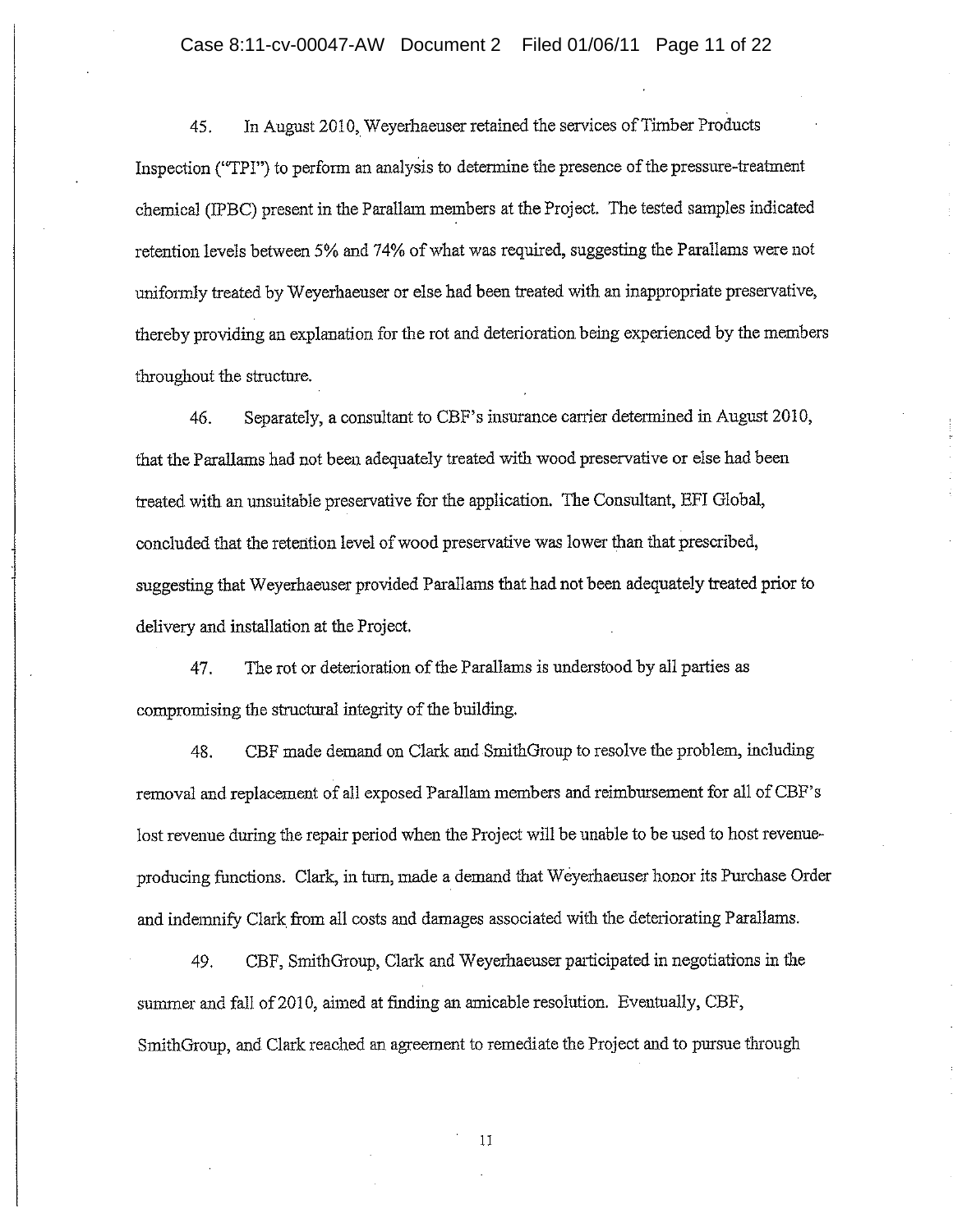litigation against Weyerhaeuser the costs of doing so (the "Remediation Agreement"). Although Weverhaeuser participated in the discussions, it did not participate in the resolution reached.

50. Under the Remediation Agreement, Clark and SmithGroup will provide the architectural and general contracting services required for the Parallam remedial work and will share the cost of performing the remediation work. The direct remedial construction costs are estimated to be \$3,396,000, exclusive of any fees customarily charged for performing architectural and general contracting services. The remedial work is expected to take 6 to 8 months.

To date, Clark has incurred at least \$1,150,000, SmithGroup has incurred at least 51. \$360,000, and CBF has incurred at least \$70,000 to investigate the Parallam deterioration, implement emergency repairs, and determine the best plan to remediate the deteriorating Parallams.

52. CBF has incurred and will continue to incur damages of at least \$369,000 due to the loss of use of the Phillip Merrill Center during the remedial work already performed and to be performed.

# **COUNT I BREACH OF CONTRACT** (Clark v. Weyerhaeuser)

53. Clark hereby incorporates and alleges as if set forth herein the foregoing Paragraphs 1 through 52.

54. The Clark/Weyerhaeuser Purchase Order is a valid and binding agreement.

Under the Purchase Order, Weyerhaeuser agreed that it would be responsible for 55. any deviations from the Contract Documents unless the architect granted approval for any deviation therefrom. Weyerhaeuser also agreed under the Purchase Order to indemnify Clark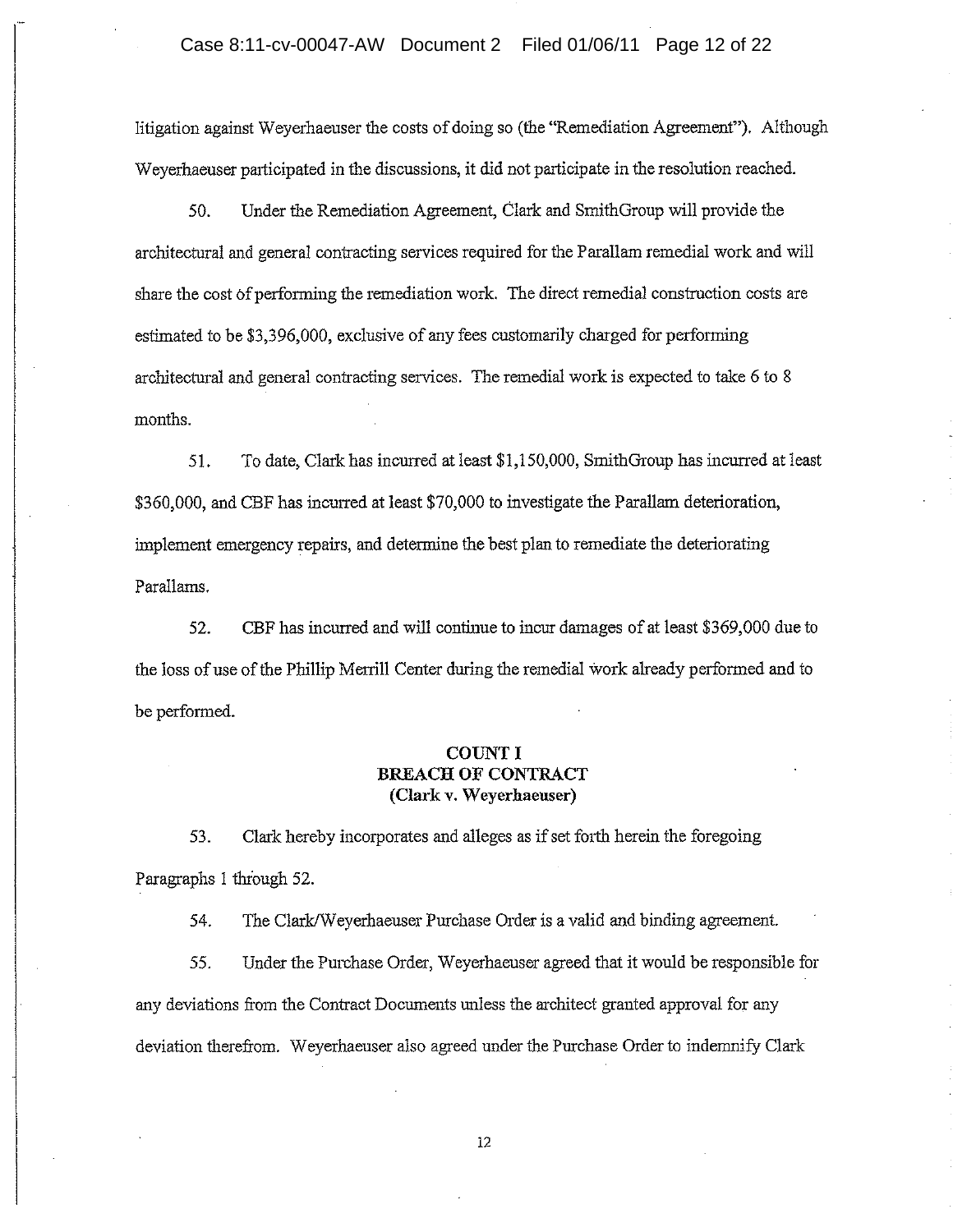against any claims, damages, losses, and expenses (including attorney's fees) arising from injury or damage (including loss of use) to tangible property caused by Weyerhaeuser's (or its lower tier subcontractors' or vendors') negligent acts or omissions.

56. Weverhaeuser breached the Purchase Order because it failed and refused to take responsibility for its deviation from the Contract Documents, including providing Parallam members that were not treated to the retention level specified by the Contract Documents and to which Weyerhaeuser provided certifications.

Weyerhaeuser also breached the Purchase Order because it failed and refused to 57. indemnify Clark from the claims, losses or damages that arose from Weyerhaeuser's negligent acts or omissions. Weyerhaeuser's negligent acts or omissions include its failure to exercise reasonable care in: (a) offering and delivering products that it knew would not be suitable for the intended application; and (b) representing that Parallams treated with PolyClear 2000 would be suitable for the intended application and (c) failing to inform Clark of the limitations of Weyerhaeuser's products.

58. As a direct and proximate result of Weyerhaeuser's breaches of contract, Clark has and will suffer damages, losses and expenses in an actual and estimated amount in excess of \$3,000,000.

WHEREFORE, Clark Construction Group, LLC f/k/a The Clark Construction Group, Inc. respectfully requests that the Court enter judgment against Weyerhaeuser in the amount of at least \$3,000,000 or such greater amount as may be shown at trial, including costs associated with investigating the deterioration of the Parallam members and determining the appropriate remedial measures, the cost to implement the remedial measures, plus Clark's attorney's fees and costs and such other and further relief as the Court deems just and appropriate.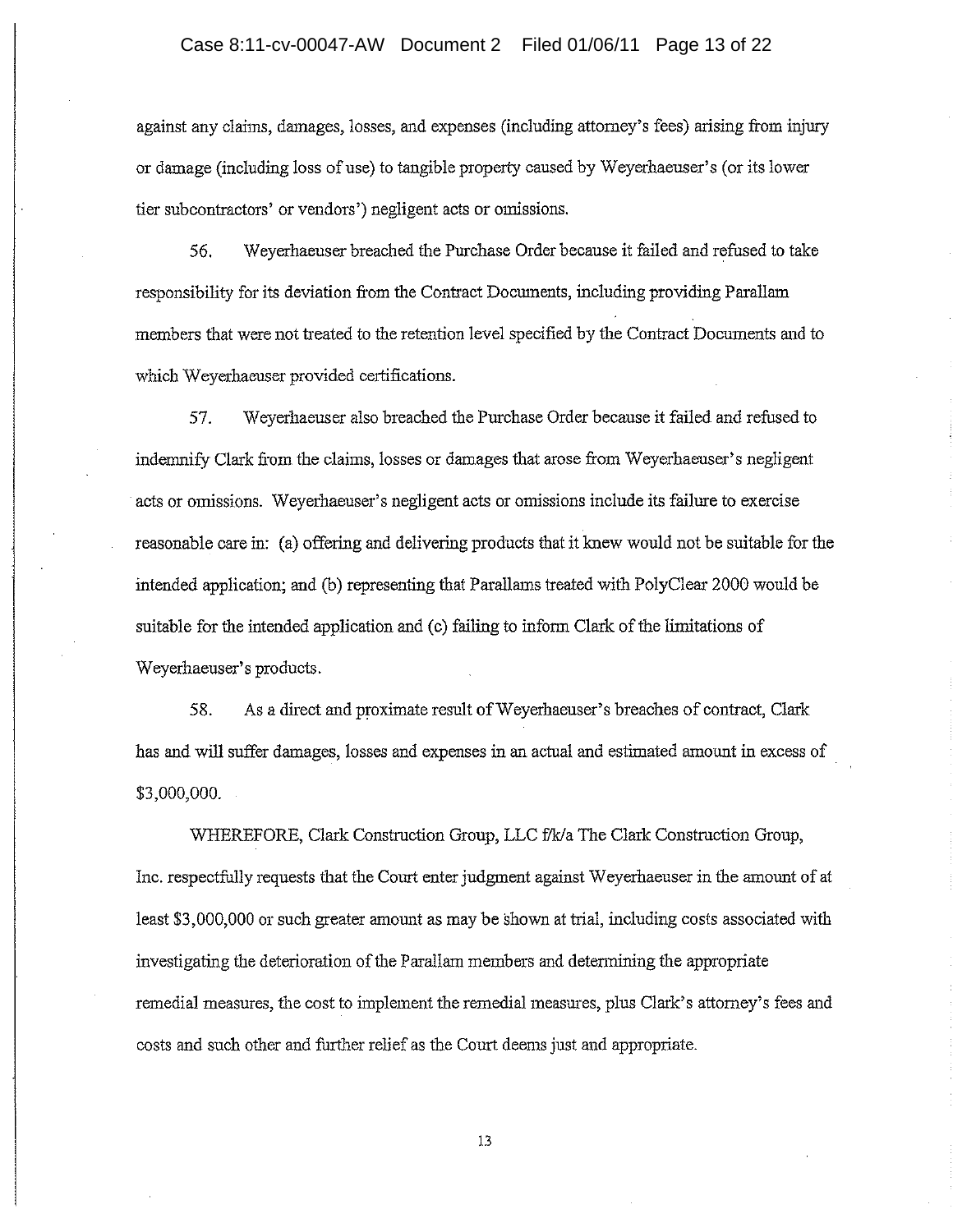### **COUNT II COMMON LAW INDEMNITY** (Clark and SmithGroup v. Weyerhaeuser)

Plaintiffs Clark and SmithGroup hereby incorporate and allege as if set forth 59. herein the foregoing Paragraphs 1 through 58.

Clark and SmithGroup faced potential liability to CBF as a result of the wrongful 60. or negligent acts or omissions of Weyerhaeuser.

Clark and SmithGroup addressed their potential liability to CBF by agreeing to 61. incur costs to investigate the problem, determine the appropriate remedial measures, and implement the necessary remedial measures.

Weyerhaeuser is responsible for the potential liability faced by Clark and 62. SmithGroup because Weyerhaeuser supplied the defective or unsuitable Parallams, it had superior knowledge that its PolyClear 2000 treated Parallams were not appropriate for exposed exterior applications, it failed to advise that PolyClear 2000 treated Parallarns would not be appropriate for the intended application, and it sold its Parallams for use at the Project disregarding the consequences of using PolyClear 2000 treated Parallams in exterior exposed applications even though it was aware that the Parallams would be installed at exterior locations exposed to the weather. Further, contrary to its certifications, Weyerhaeuser delivered Parallam members that had not been treated with Polyclear 2000 as represented resulting in deterioration of the Parallam members and exposing Clark and SmithGroup to claims against them by CBF.

Due to all of these reasons, Clark and SmithGroup are entitled to common law 63. indemnity from Weyerhaeuser.

Neither Clark nor SmithGroup were actively negligent with respect to any act or 64. omission concerning the Parallams supplied and installed at the Project.

 $\mathbf{14}$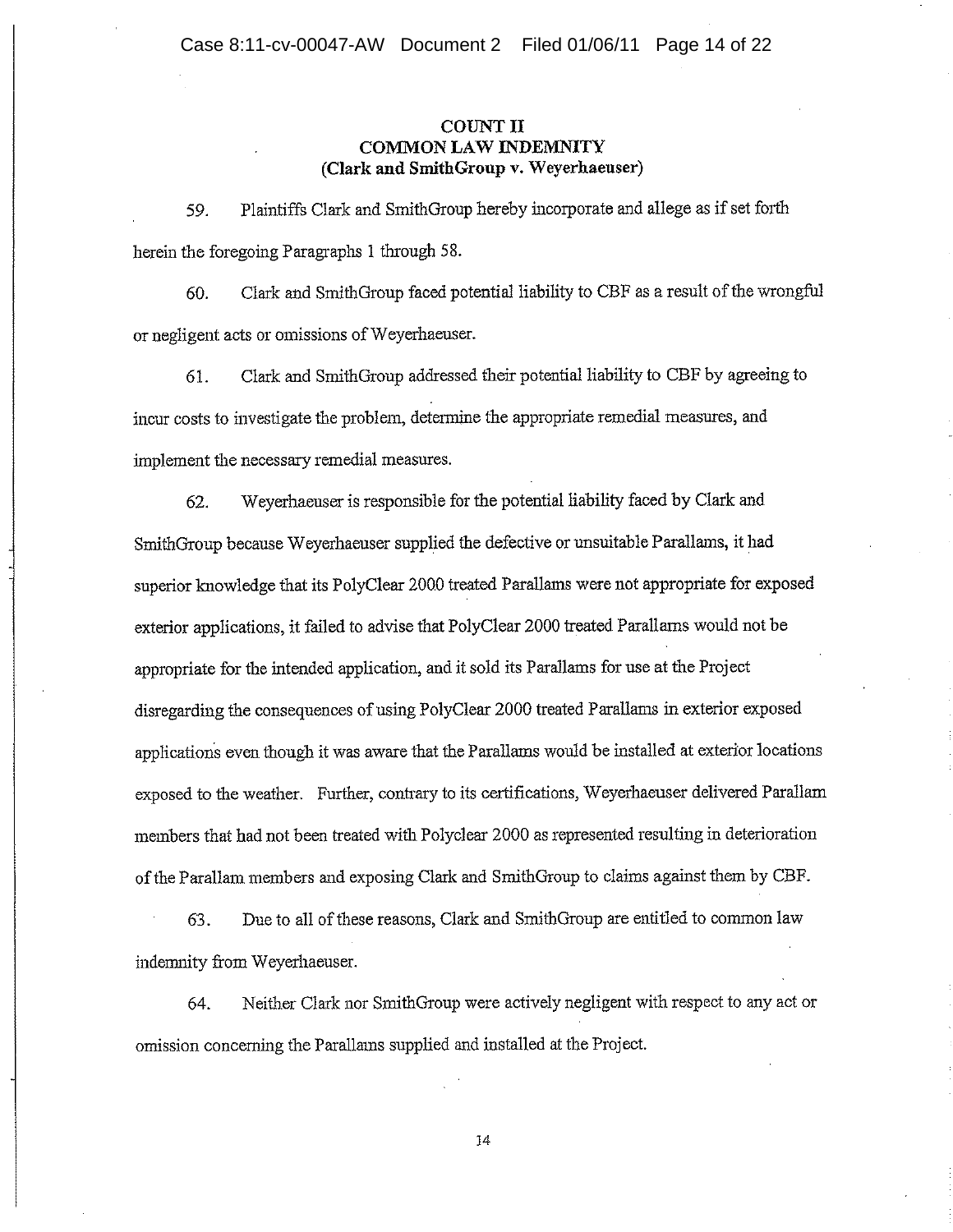As a direct and proximate result of Weyerhaeuser's acts and omissions, Clark and 65. SmithGroup have each suffered and will suffer damages, losses, and expenses in an actual and estimated amount in excess of \$3,000,000.

WHEREFORE, Clark Construction Group, LLC f/k/a The Clark Construction Group, Inc. and SmithGroup, Inc. d/b/a KCF-SHG Incorporated respectfully request that the Court enter judgment against Weyerhaeuser in the amount of at least \$3,000,000 or such greater amount as may be shown at trial, including costs associated with investigating the deterioration of the Parallam members and determining the appropriate remedial measures, the cost to implement the remedial measures, plus attorney's fees and costs and such other and further relief as the Court deems just and appropriate.

# **COUNT III CONTRIBUTION** (Clark and SmithGroup v. Weyerhaeuser)

Plaintiffs Clark and SmithGroup hereby incorporate and allege as if set forth 66. herein the foregoing Paragraphs 1 through 65.

Clark and SmithGroup settled with CBF regarding its claims arising from the 67. defective and or unsuitable Parallams provided by Weyerhaeuser for the Project.

Weyerhaeuser is liable to CBF for the damages presented by the deteriorating 68. Parallams, including costs associated with investigating the deterioration of the Parallam members and determining the appropriate remedial measures, and the cost to implement the remedial measures.

The settlement between CBF, Clark, and SmithGroup is reasonable because it 69. contemplates the removal and replacement of Parallams that, due to deterioration caused by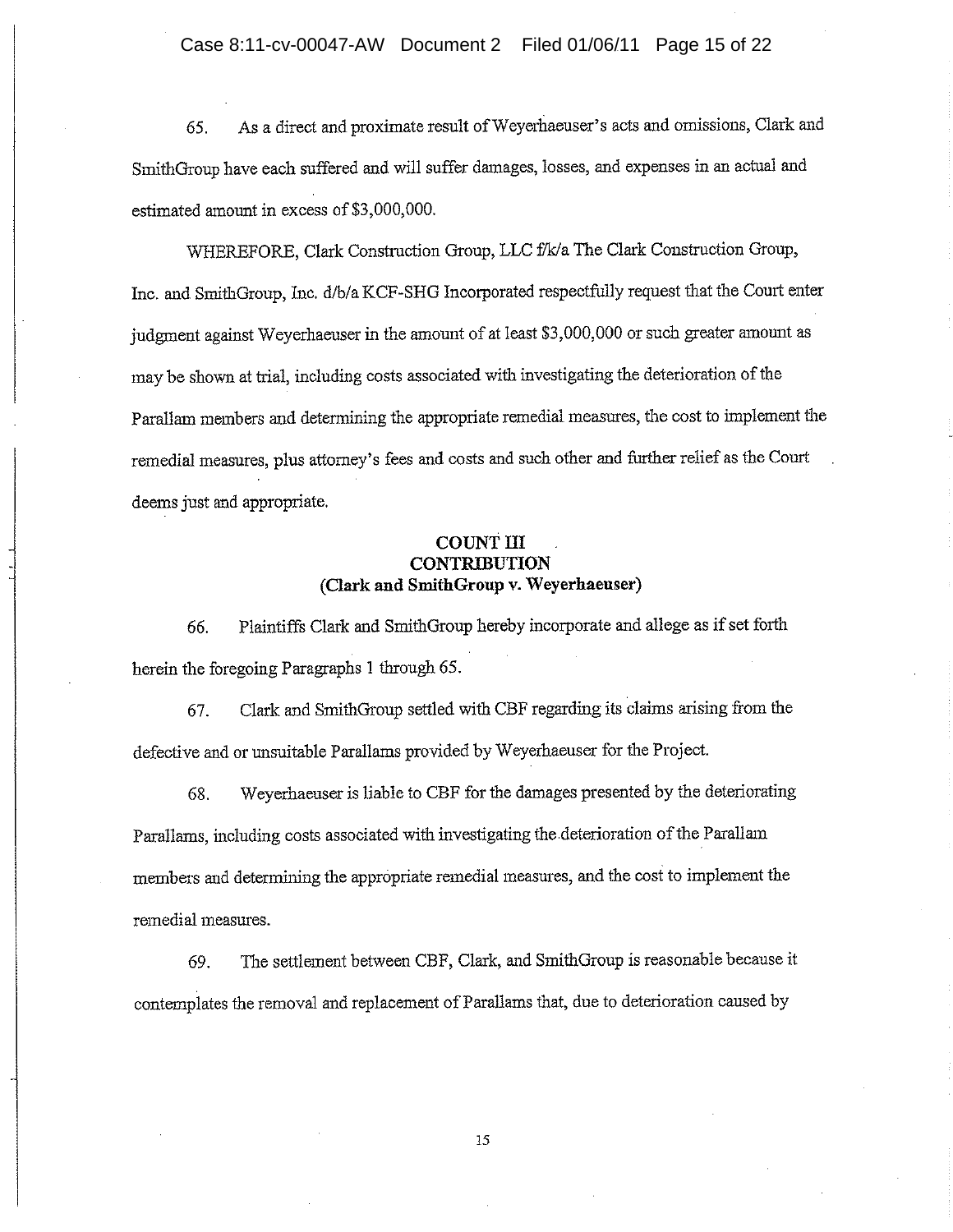Weyerhaeuser's improper selection of the preservative and its failure to properly apply the preservative, are jeopardizing the structural integrity of the building.

Clark and SmithGroup are entitled to contribution from Weyerhaeuser for the 70. costs that each has incurred and will incur in the future with respect to the deteriorating Parallams as each has paid more and will continue to pay more than the appropriate share of its responsibility for the deteriorating Parallams.

As a direct and proximate result of Weyerhaeuser's acts and omissions, Clark and 71. SmithGroup have each suffered and will suffer damages, losses, and expenses in an actual and estimated amount in excess of \$3,000,000.

WHEREFORE, Clark Construction Group, LLC f/k/a The Clark Construction Group, Inc. and SmithGroup, Inc. d/b/a KCF-SHG Incorporated respectfully request that the Court enter judgment against Weyerhaeuser in the amount of at least \$3,000,000 or an amount to be demonstrated at trial, including costs associated with investigating the deterioration of the Parallam members and determining the appropriate remedial measures, the cost to implement the remedial measures, plus the attorney's fees and costs incurred by Clark and SmithGroup as well as any other relief that the Court deems just and appropriate.

### **COUNT IV** NEGLIGENT MISREPRESENTATION (CBF and SmithGroup v. Weyerhaeuser)

Plaintiffs CBF and SmithGroup hereby incorporate and allege as if set forth 72. herein the foregoing Paragraphs 1 through 71.

An intimate nexus exists between Weyerhaeuser and Plaintiffs. 73.

Weyerhaeuser supplied information regarding its PolyClear 2000 treated 74. Parallams with the intention that its products would be used in the construction of the Project.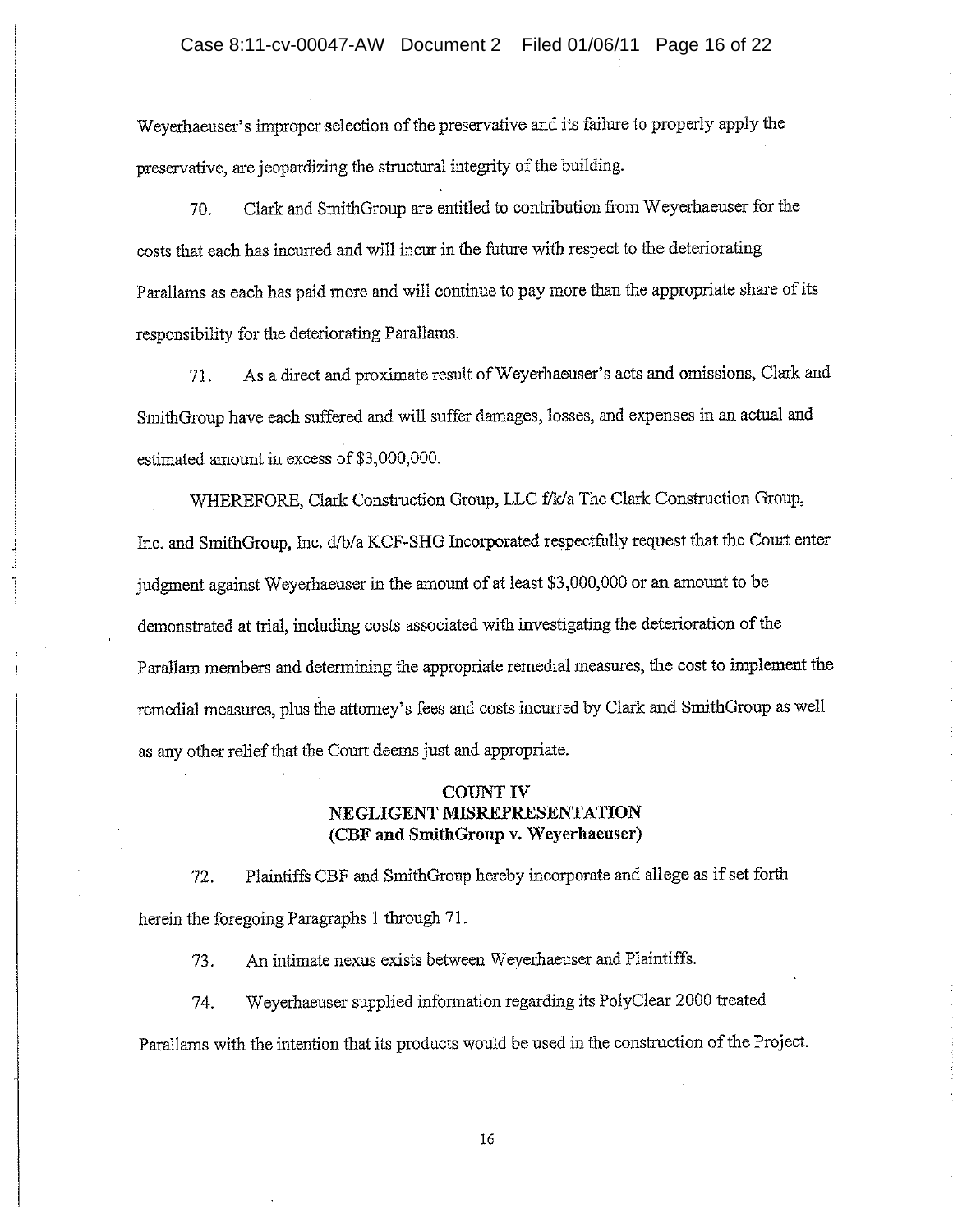Weyerhaeuser had a duty to transmit accurate information regarding the materials 75. to be used in construction of the Project. The statements that PolyClear 2000 was uniformly applied to all Parallam materials, was an adequate substitute for the preservative specified in the Contract Documents, or was otherwise adequate for use in exterior exposed applications were untrue and constituted material misrepresentations or omissions.

Weyerhaeuser, with its superior knowledge, was negligent in the assertion of 76. these untrue statements.

Weyerhaeuser was provided with drawings for the Project and used them in 77. preparing its own shop drawings outlining the work it planed on performing. Accordingly, Weyerhaeuser knew or should have known that it was providing structural members, some of which would be completely exposed to the weather without any shelter or overhanging roof.

Weyerhaeuser also knew that PolyClear 2000 was not a recommended wood 78. preservative for exposed exterior applications.

Weyerhaeuser also represented that it was providing Parallams that were pre-79. treated with a preservative at a level required by the Project specifications. These representations were also untrue and were known by Weyerhaeuser to be untrue or were made by it with a reckless disregard for the truth or falsity of the statements.

Weyerhaeuser knew that Clark was going to use PolyClear 2000 as a preservative 80. on exterior weather-exposed Parallam members at the Project. Weyerhaeuser also knew that PolyClear 2000 was not intended for exterior weather-exposed applications.

The statements or omissions made by Weyerhaeuser were made with the intention 81. of having Plaintiffs act and rely upon them and Plaintiffs did in fact rely on Weyerhaeuser's statements or omissions.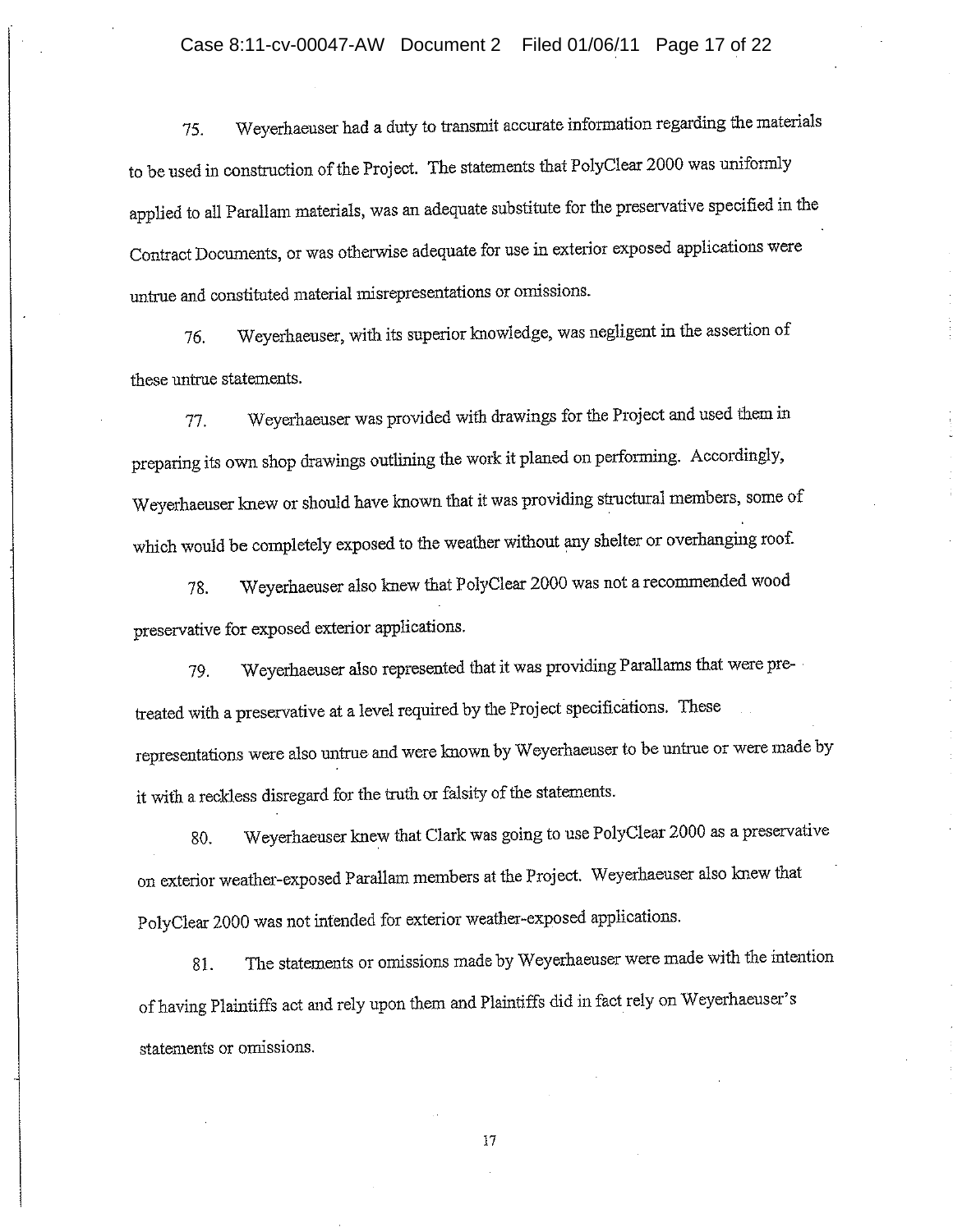Weverhaeuser knew that Plaintiffs would rely upon and were, in fact, relying 82. upon Weyerhaeuser's express and implied endorsement of the Parallam members treated with Polyclear 2000. Further, as a result of that reasonable reliance, Plaintiffs CBF and SmithGroup suffered, and will suffer, damages.

Weyerhaeuser held itself out as an expert in wood products with superior 83. knowledge regarding the preservative treatment of such products. Weyerhaeuser marketed itself as having a "history of success" in providing Parallams in exterior structural applications. Plaintiffs CBF and SmithGroup justifiably relied upon the superior knowledge and assurances of Weyerhaeuser regarding the performance characteristics of Parallam members, in the designation of PolyClear 2000 as the chemical preservative that would be used to pressure-treat the Parallam to prevent deterioration and that the members had been treated to the requisite level of preservative concentration. The use of Parallams treated with PolyClear 2000 was a direct result of this reliance on Weyerhaeuser's statements.

As a result of Plaintiffs' reliance on Weyerhaeuser's assurances that Parallams 84. pressure-treated with PolyClear 2000 was appropriate material for use in construction of the Project and that the preservative had been adequately applied - which statements were untrue the structural integrity of the Project is in jeopardy and the building is now at risk of collapse. Thus, the defective condition of the PolyClear 2000 has created a clear risk of death or serious injury at the Project.

As a result of their reliance on Weyerhaeuser's assurances that Parallam pressure-85. treated with PolyClear 2000 was appropriate material for use in construction of the Project, and that the preservative had been adequately applied - which statements were untrue - Plaintiffs CBF and SmithGroup have incurred, and will incur, damages in excess of \$6,000,000 including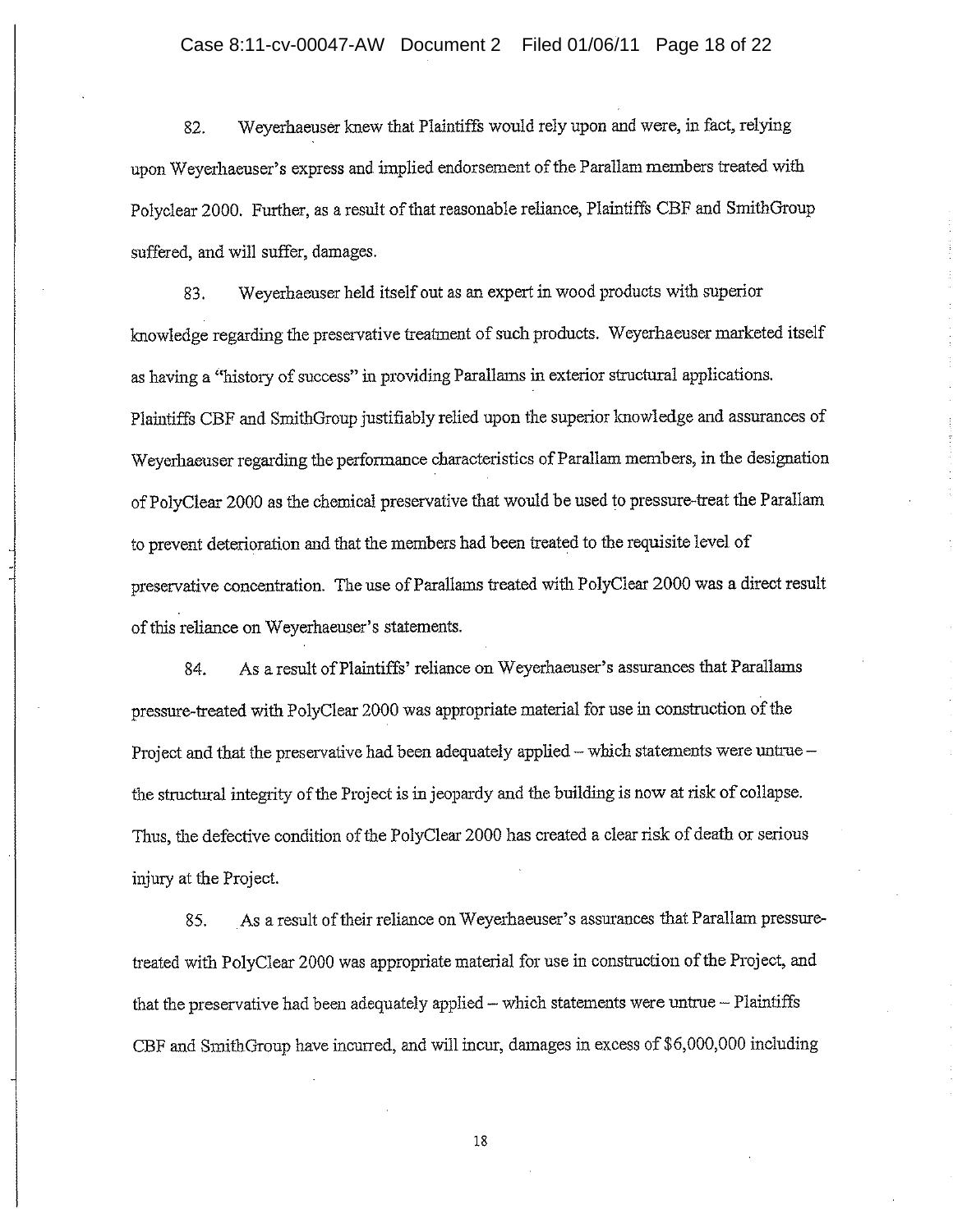costs associated with investigating the deterioration of the Parallam members and determining the appropriate remedial measures, the cost to implement the remedial measures, and the cost and lost revenue associated with the loss of use of the Project while the remedial measures are being implemented.

WHEREFORE, The Chesapeake Bay Foundation, Inc. and SmithGroup, Inc. d/b/a KCF-SHG Incorporated respectfully request that the Court enter judgment against Weyerhaeuser in the amount of at least \$6,000,000 or such greater amount as may be shown at trial, including costs associated with investigating the deterioration of the Parallam members and determining the appropriate remedial measures, the cost to implement the remedial measures, the cost and lost revenue associated with the loss of use of the Project while the remedial measures are being implemented, and the loss in value of the Phillip Merrill Environment Center, plus the attorney's fees and costs incurred by CBF and SmithGroup as well as any other relief that the Court deems just and appropriate.

# **COUNT V NEGLIGENCE** (CBF and SmithGroup v. Weyerhaeuser)

Plaintiffs CBF and SmithGroup hereby incorporate and allege as if set forth 86. herein the foregoing Paragraphs 1 through 86.

An intimate nexus exists between Weyerhaeuser and Plaintiffs. 87.

Weyerhaeuser had a duty to supply material for the Project that was appropriate 88. for the design specifications.

Weverhaeuser breached this duty by providing PolyClear 2000 treated Parallam 89. members despite its knowledge that PolyClear 2000 was not a recommended wood preservative for exposed applications.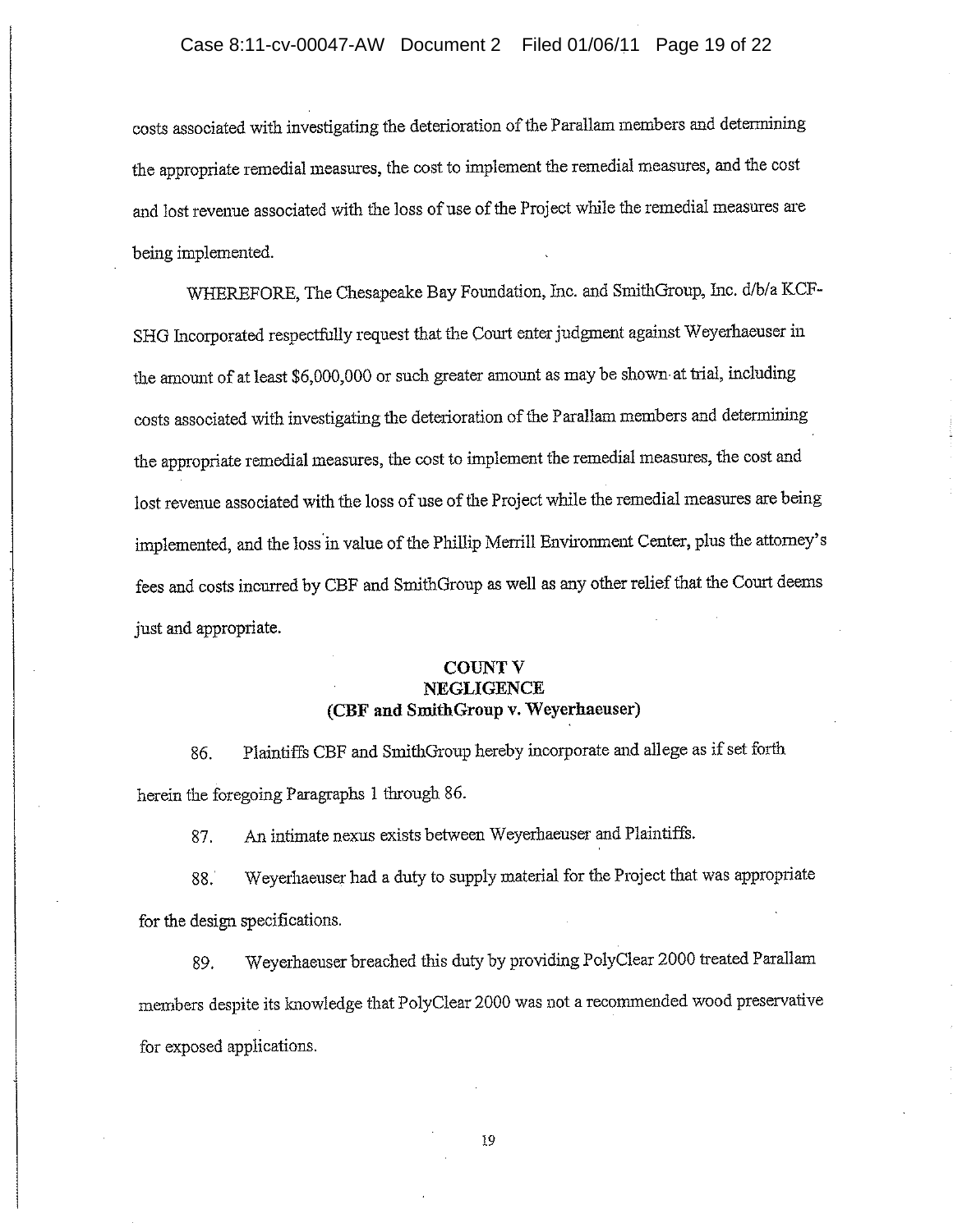### Case 8:11-cv-00047-AW Document 2 Filed 01/06/11 Page 20 of 22

Weyerhaeuser also breached its duty by providing Parallam members that were 90. not treated with a preservative at a level required by the Project specifications.

The use of PolyClear 2000 treated Parallam members and the failure of 91. Weyerhaeuser to properly treat the members directly and proximately caused the deterioration of the structural integrity of the Project. The building is now at risk of collapse. Thus, the defective condition of the PolyClear 2000 has created a clear risk of death or serious injury at the Project.

As a result of Weyerhaeuser's breach of its duty, Plaintiffs CBF and SmithGroup 92. have incurred damages in excess of \$6,000,000, including costs associated with investigating the deterioration of the Parallam members and determining the appropriate remedial measures, the cost to implement the remedial measures, and the cost and lost revenue associated with the loss of use of the Project while the remedial measures are being implemented.

WHEREFORE, The Chesapeake Bay Foundation, Inc. and SmithGroup, Inc. d/b/a KCF-SHG Incorporated respectfully request that the Court enter judgment against Weyerhaeuser in the amount of at least \$6,000,000 or such greater amount as may be shown at trial, including costs associated with investigating the deterioration of the Parallam members and determining the appropriate remedial measures, the cost to implement the remedial measures, the cost and lost revenue associated with the loss of use of the Project while the remedial measures are being implemented, and the loss in value of the Phillip Merrill Environmental Center, plus the attorney's fees and costs incurred by CBF and SmithGroup as well as any other relief that the Court deems just and appropriate.

### PRAYER FOR JURY TRIAL

Plaintiffs demand a jury trial on all issues raised in the Complaint.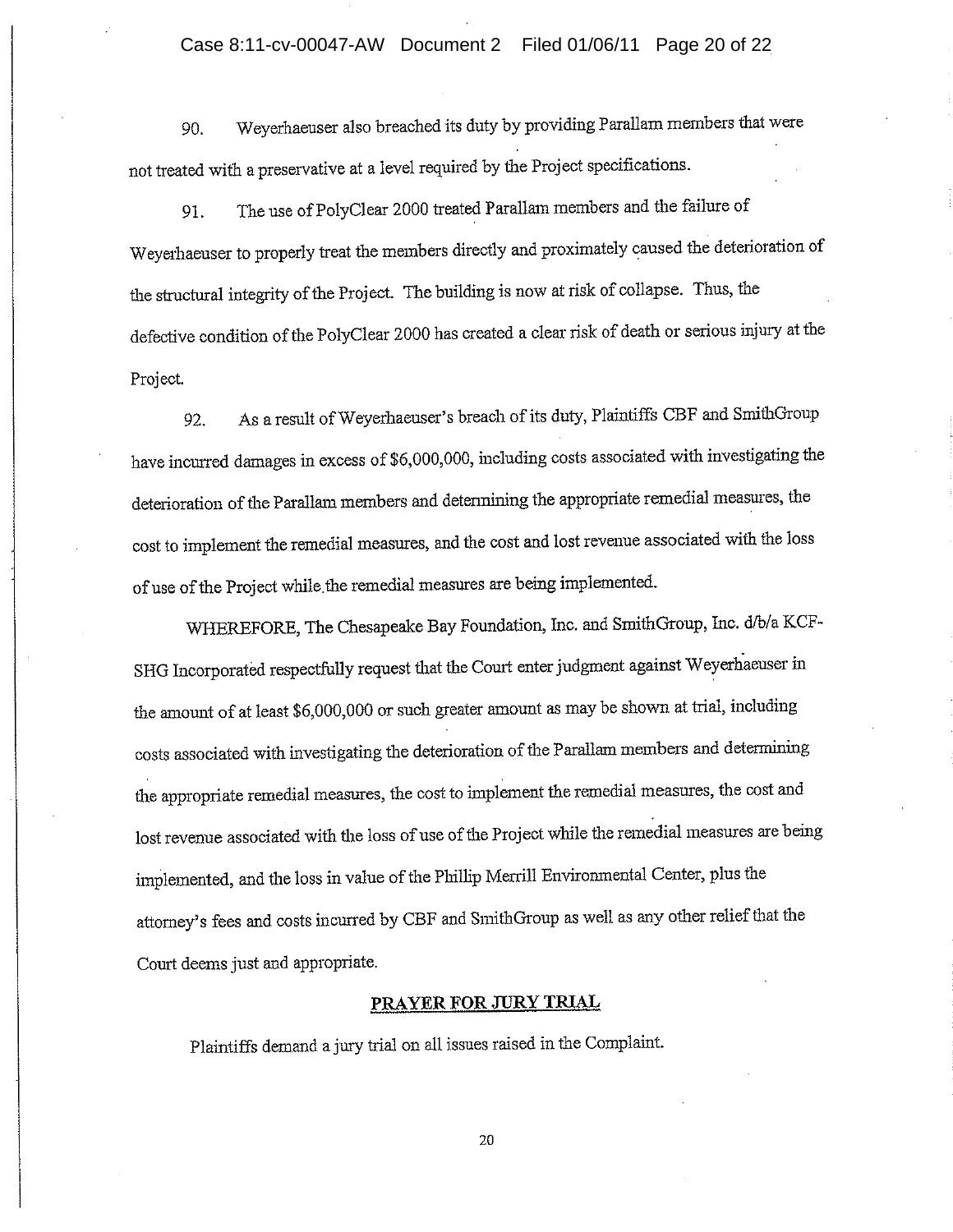Dated: December 3, 2010

Respectfully submitted,

Paul S. Caiola, Esc

Rebecca L. Caldwell, Esq. Gallagher Evelius & Jones LLP 218 N. Charles Street, Suite 400 Baltimore, Maryland 21201 Telephone: 410-347-1371 Facsimile: 410-837-0454 pcailoa@gejlaw.com rcaldwell@geilaw.com Counsel for The Chesapeake Bay Foundation, Inc.

 $1111$ 

Michael Evan Jaffe Pillsbury Winthrop Shaw Pittman LLP 2300 N Street, N.W. Washington, D.C. 20037 Telephone: 202-663-8087 Facsimile: 202-663-8007 michael.jaffe@pillsburylaw.com glenn.kennett@pillsburylaw.com Counsel for Clark Construction Group, LLC f/k/a The Clark Construction Group, Inc.

Christopher B/McMahon, Esq. Sullivan, Ward, Asher & Patton, P.C. 25800 Northwestern Hwy., Suite 1000 Southfield, Michigan 48075 Telephone: 248-746-2772 Facsimile: 248 746-2760 cmcmahon@swappc.com Counsel for SmithGroup, Inc. d/b/a KCF-SHG Incorporated